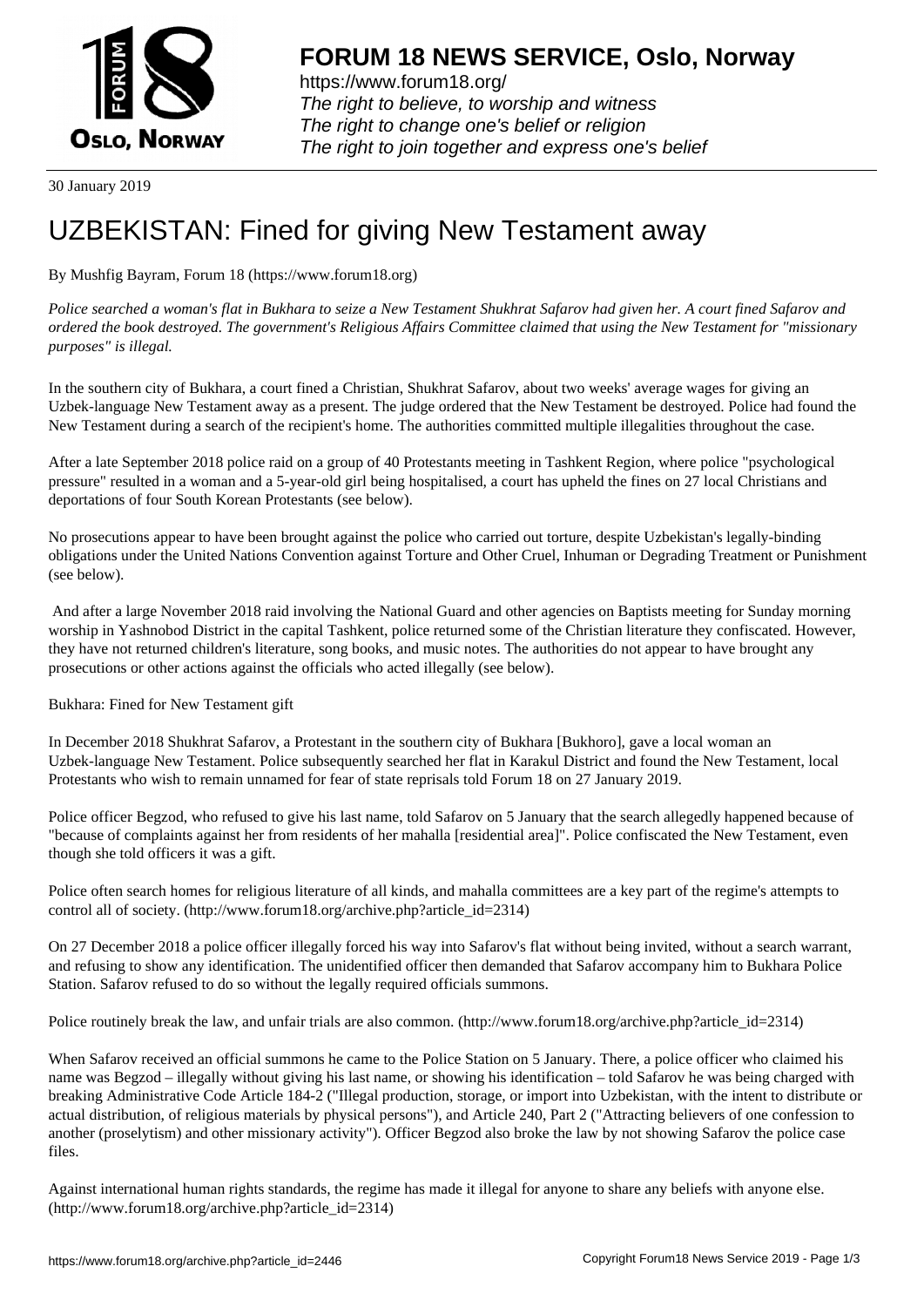Officer Begzod did show Safarov an "expert analysis" of the New Testament by Begzod Kadyrov, Chief Specialist of the government's Religious Affairs Committee in Tashkent. Kadyrov stated that the New Testament was legally imported, but its use for missionary purposes is illegal. Local Protestants pointed out that this violates the legally-binding international human rights standards that the regime has signed.

Kadyrov refused to answer Forum 18's questions on 28 January. "I have no time to listen to your fables," he claimed, before putting the phone down.

Uzbekistan imposes total censorship of all printed and electronic religious literature, and police often confiscate books which have passed the state's compulsory censorship. The regime has repeatedly tried to stop followers of religious beliefs, including Christians, from reading their own sacred texts in their own homes. (http://www.forum18.org/archive.php?article\_id=2314)

Bukhara Police told Forum 18 on 29 January that Safarov's case is being dealt with by Begzod Toshpulatov of Bukhara Police Struggle with Extremism and Terrorism Department.

Toshpulatov refused to explain why he broke the law during his questioning of Safarov, or why any action is being taken against Safarov. "I do not know you, and I cannot discuss this with you over the phone," he claimed on 29 January. "You need to come to our Police Station so we can talk." When Forum 18 asked why people are punished for owning Bibles or New Testaments or giving them to others, Toshpulatov repeated his previous claim and refused to talk more.

On 15 January, Judge Ruslan Zairov of Bukhara Administrative Court fined Safarov three times the minimum monthly wage or 552,900 Soms. This is equivalent to about two weeks' average wages for those in formal work. The Judge also ordered the destruction of the confiscated Uzbek-language New Testament.

Courts often order the destruction of confiscated religious literature, and the regime is particularly hostile to non-Muslim religious believers using Uzbek (the state's official language) in religious texts. The use of Uzbek by non-Muslims as the main language of public worship is banned, even though the ban has no legal basis. (http://www.forum18.org/archive.php?article\_id=2314)

A Bukhara Court Chancellery official, who refused to give her name, refused to tell Forum 18 on 28 January why Safarov was fined. Judge Zairov "is busy and cannot come to the phone", she claimed.

Tashkent Region: Impunity for torture continues

After a late September 2018 police raid on a group of 40 Protestants meeting in Tashkent Region, where police "psychological pressure" resulted in a woman and a 5-year-old girl being hospitalised, a court imposed large fines on many of the participants. The prosecution used four women who accompanied police on the raid as witnesses in the case, despite being accused by Protestants of stealing property from some of the Protestants. Neither the thieves nor the officials suspected of torture were prosecuted. (http://www.forum18.org/archive.php?article\_id=2431)

On 19 December, Judge Uchkun Tursunov of Tashkent Region's Administrative Court upheld the fines on 27 local Christians and deportations of four South Korean Protestants. No prosecutions appear to have been brought against the police who carried out torture, despite Uzbekistan's legally-binding obligations under the United Nations Convention against Torture and Other Cruel, Inhuman or Degrading Treatment or Punishment. (http://www.forum18.org/archive.php?article\_id=2314)

Court officials have repeatedly refused up to 25 January 2019 to answer Forum 18's questions as to why there was no investigation of the police's illegal actions, including torture.

## Tashkent: Some confiscated literature returned, no prosecutions

On 25 November 2018, 20 plain clothes officials rising later to 40 officials raided Baptists meeting for Sunday morning worship in Yashnobod District in the capital Tashkent. For the first known time in such raids, members of the military – the National Guard – took part in the raid. Other agencies participating in the raid included the State Security Service (SSS) secret police, the Justice Ministry, and Yashnobod District Police. When Baptists asked why the SSS secret police and the National Guard were on the raid, the raiders responded: "It is a special operation". (http://www.forum18.org/archive.php?article\_id=2433)

Officials searched every part of the building, which was "ransacked", Baptists complained. Officials confiscated about 7,800 items of literature and DVDs, including all books and songbooks the Church uses for its meetings for worship. When one woman tried to conceal some songbooks used for worship, an official "screamed at her that you are liars, Christians must not hide anything". Police threatened Baptists they "will come every Sunday and disrupt the Church service every time until we give up and stop our activity". (http://www.forum18.org/archive.php?article\_id=2433)

However, the authorities have not yet carried out those threats. On 27 December police returned some of the Christian literature they